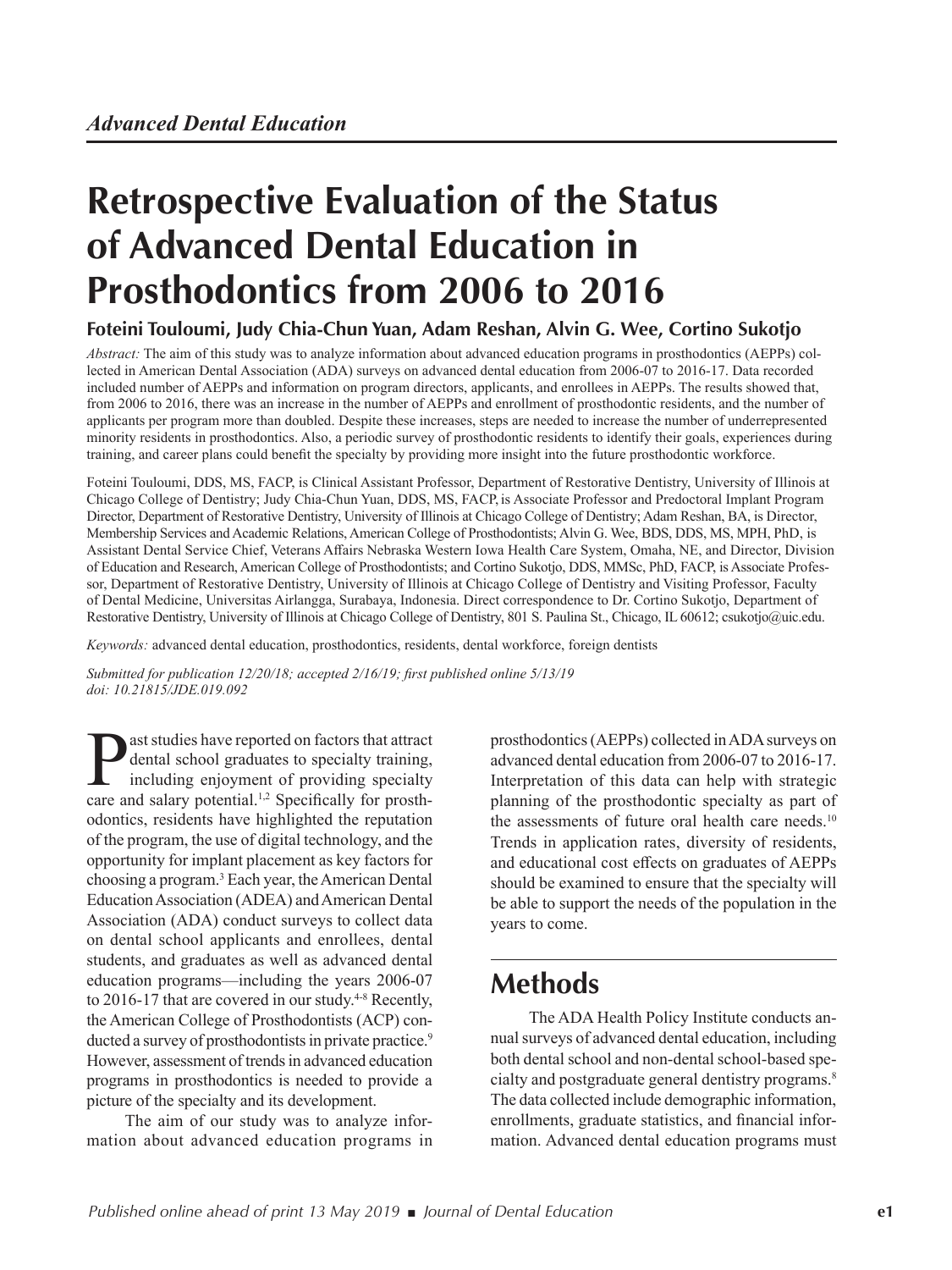participate in these surveys to retain accreditation status by the Commission on Dental Accreditation (CODA), the organization responsible for accrediting and monitoring the quality of all dental education programs in the U.S.<sup>11</sup>

For this study, we retrieved and analyzed data on AEPPs that were collected in 2006-16 in the ADA surveys of advanced dental education. Our study focused on the number and duration of AEPPs and basic information on their directors; number of applicants and enrollees in AEPPs; demographic characteristics of enrolled residents in AEPPs; financial information on AEPPs' first-year residents; and enrollment of international dental school graduates in AEPPs. Descriptive analysis of the data was conducted to identify trends and patterns.

### **Results**

The results showed an increase in the number of advanced dental education programs in the decade 2006-16, except in maxillofacial prosthetics (Table 1). The number of AEPPs increased from 44 in 2006 to 48 in 2016. In 2006 and 2007, there were nine maxillofacial prosthetic programs accepting applicants; however, the number of those programs fell to six or seven after that. AEPPs are, on average, the specialist programs that are the third longest in duration (34.9 months), after oral and maxillofacial surgery (54.5 months) and periodontics (35.2 months). According to the most recent CODA standards for the specialty, an AEPP must be at least  $34$  months to be accredited.<sup>12</sup>

According to the CODA standards, AEPP program directors appointed after January 1, 1997, must be board-certified by the American Board of Prosthodontics.<sup>12</sup> In 2016, only two of the 48  $(4.2\%)$ 

AEPP directors were not board-certified, and nearly all (n=46, 95.8%) were employed full-time in their institutions.8 A similar distribution was found for directors of maxillofacial prosthetics and combined prosthodontics and maxillofacial prosthetics programs. By comparison, in endodontics, 55 of 56 program directors were full-time, and 54 were board-certified; in oral and maxillofacial surgery, all 102 program directors were full-time, and 101 were board-certified; in orthodontics, 63 of 68 were full-time, and 66 were board-certified; in pediatric dentistry, 71 of 78 were full-time, and 76 were boardcertified; and in periodontics, 57 of 58 were full-time, and 57 were board-certified.

The number of applications to each AEPP saw a more than twofold increase from 2006 to 2016 (Figure 1). The only exception to this upward trend was in 2013, when there was a slight drop. The greatest increase in the number of applications per program was in 2010: from 29 in 2009 to 34.7 applications per program. A similar but less dramatic increase was seen in the total number of first-year enrollees in AEPPs: that number in 2006 was 157, and it rose to 172 in 2016. Small variations were seen between consecutive years. The total number of residents in all AEPPs increased from 2006 to 2016: from 436 to 480 (Figure 2). The only deviations were in 2010 and 2013, which had slight decreases in number of residents compared to the previous year. The total number of graduates fluctuated slightly from 2006 to 2016.

In 2016, women constituted  $37.8\%$  (n=176) of the residents in AEPPs (Figure 3). In comparison, in 2006, the percentage of women residents in AEPPs was 33.2% (n=140). In the years in which data on gender distribution are available, there has been a slight upward trend in the total number of women

| Specialty                                             |                |                |     |                |     |     |                |                |                |                | 2006-07 2007-08 2008-09 2009-10 2010-11 2011-12 2012-13 2013-14 2014-15 2015-16 2016-17 |
|-------------------------------------------------------|----------------|----------------|-----|----------------|-----|-----|----------------|----------------|----------------|----------------|-----------------------------------------------------------------------------------------|
| Endodontics                                           | 53             | 53             | 53  | 54             | 54  | 55  | 55             | 56             | 56             | 56             | 56                                                                                      |
| Oral and maxillofacial surgery                        | 100            | 100            | 100 | 102            | 103 | 102 | 102            | 101            | 101            | 101            | 102                                                                                     |
| Orthodontics and dentofacial<br>orthopedics           | 62             | 63             | 63  | 64             | 65  | 66  | 66             | 66             | 66             | 67             | 68                                                                                      |
| Pediatric dentistry                                   | 69             | 73             | 74  | 74             | 76  | 77  | 77             | 77             | 77             | 77             | 78                                                                                      |
| Periodontics                                          | 53             | 54             | 54  | 54             | 54  | 54  | 55             | 55             | 56             | 57             | 58                                                                                      |
| Prosthodontics                                        | 44             | 45             | 45  | 45             | 45  | 45  | 46             | 47             | 47             | 47             | 48                                                                                      |
| Combined prosthodontics-<br>maxillofacial prosthetics | $\overline{2}$ | $\overline{2}$ | 2   | $\overline{2}$ | 2   | 2   | $\overline{2}$ | $\overline{2}$ | $\overline{2}$ | $\overline{2}$ |                                                                                         |
| Maxillofacial prosthetics                             | 9              | 9              |     | 6              | 6   | 6   | 6              | 6              | 6              | 6              |                                                                                         |
| Total                                                 | 392            | 399            | 398 | 401            | 405 | 407 | 409            | 410            | 411            | 413            | 418                                                                                     |

**Table 1. Number of selected specialty advanced dental education programs, 2006-07 to 2016-17**

*Source:* American Dental Association, Health Policy Institute. Surveys of advanced dental education. Chicago: American Dental Association, 2006-07 through 2016-17.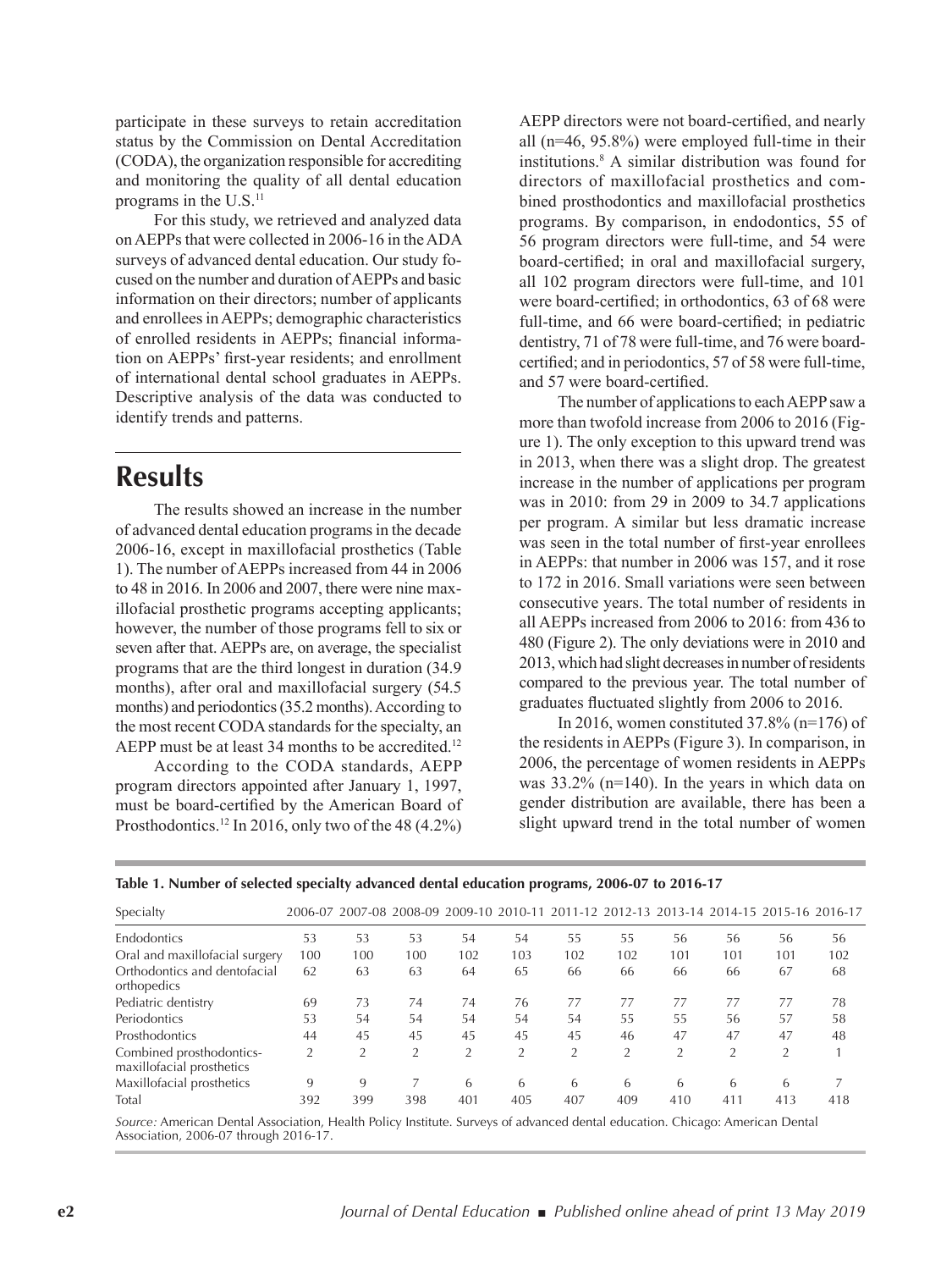

**Figure 1. Applications per program and total first-year enrollments in advanced education programs in prosthodontics from 2006-07 to 2016-17 (includes maxillofacial prosthetics and combined prosthodontics-maxillofacial prosthetics programs)**





**Figure 2. Total enrollment in and graduates of advanced education programs in prosthodontics from 2006-07 to 2016-17 (includes maxillofacial prosthetics and combined prosthodontics/maxillofacial prosthetics programs)**

*Source:* American Dental Association, Health Policy Institute. Surveys of advanced dental education. Chicago: American Dental Association, 2006-07 through 2016-17.

residents. Nevertheless, their percentage of the total has remained below 40%.

In 2016, a significant majority of residents in AEPPs were white, with only eight African American residents (Figure 4). Residents who self-identified as Hispanic/Latino were 43 of 465 residents. Asians were the second most represented race, with 97 (20.8%) residents. Six residents indicated that they

belonged to other ethnic minorities. When we assessed percentages by race/ethnicity over the years, we found the percentage of U.S. residents from other than white racial groups had been decreasing. There were a few exceptions, but they did not affect the overall trend. There were 69 men and 36 women residents who reported they were non-resident aliens in 2016. The percentage of residents who self-identified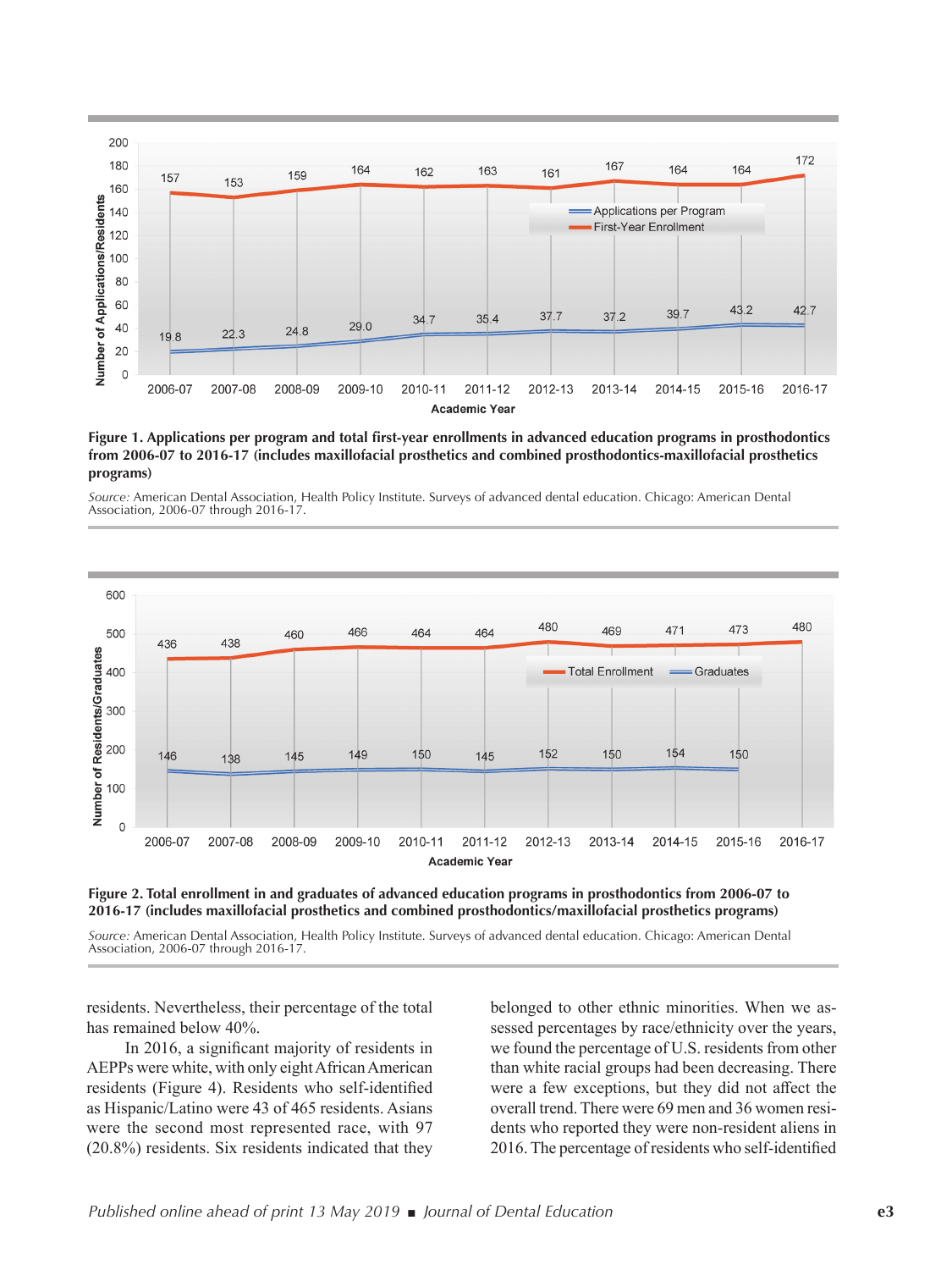

**Figure 3. Enrollment in advanced education programs in prosthodontics by gender from 2006-07 to 2010-11, 2015-16, and 2016-17**

*Source:* American Dental Association, Health Policy Institute. Surveys of advanced dental education. Chicago: American Dental Association, 2006-07 through 2016-17. No data are available for 2011-15.



**Figure 4. Enrollment in advanced education programs in prosthodontics by race/ethnicity from 2006-07 to 2010-11, 2015-16, and 2016-17**

*Source:* American Dental Association, Health Policy Institute. Surveys of advanced dental education. Chicago: American Dental Association, 2006-07 through 2016-17. No data are available for 2011-15. The category "nonresident alien" was added to the response options in 2010.

as non-resident aliens—a category documented starting in 2010—increased from 17.3% in 2010 to 22.6% in 2016-17.

Average first-year tuition and stipends of AEPPs and other selected specialty programs are shown in Table 2. The program with the highest tuition and fees was the combined prosthodontic and maxillofacial program. However, the stipend outweighed those costs. Twenty-three of 48 (47.9%)

AEPPs had an average tuition of \$31,281 and provided that amount as a stipend to their residents. Sixteen of 48 AEPPs did not provide stipends, and eight offered stipends with no payment of tuition or fees.

AEPPs have traditionally accepted graduates of international dental schools. In 2016, 40 of the 48 programs accepted foreign-trained dentists. AEPPs enrolled the second largest number of foreign-trained dentists (196 out of 465) in 2016 (periodontics had 199).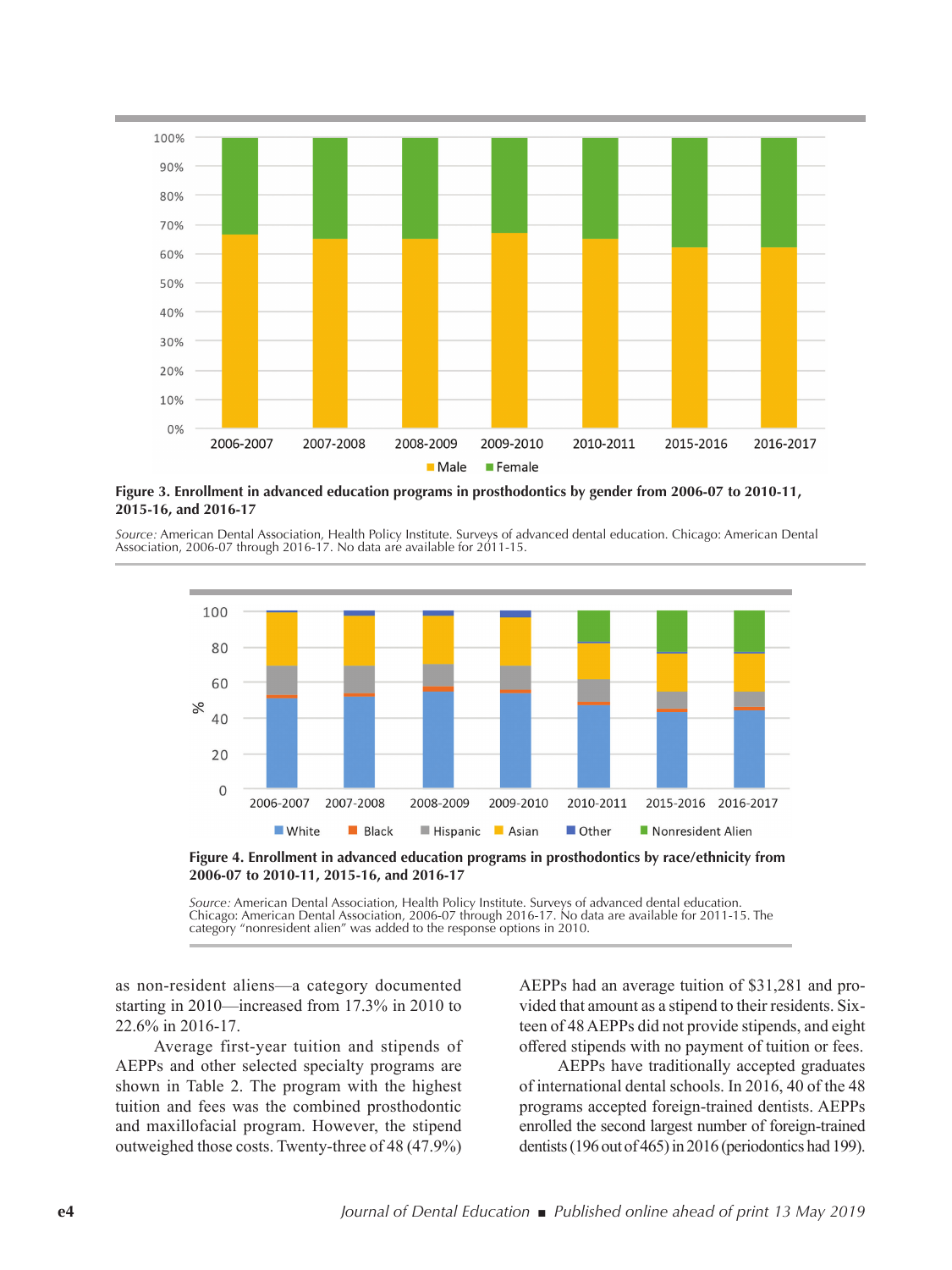| Specialty                                             | Tuition & Fees<br>(Excluding<br>\$0 Values | N        | Stipend<br>(Excluding)<br>\$0 Values | N  | <b>Both</b><br>Tuition &<br>Fees and<br><b>Stipends</b> | Tuition &<br>Fees Only | <b>Stipends</b><br>Only | Neither<br>Tuition &<br>Fees nor<br>Stipends | Total<br>Programs in<br><b>Discipline</b> |
|-------------------------------------------------------|--------------------------------------------|----------|--------------------------------------|----|---------------------------------------------------------|------------------------|-------------------------|----------------------------------------------|-------------------------------------------|
| Endodontics                                           | \$40,988                                   | 46       | \$26,021                             | 21 | 16                                                      | 30                     | 5                       | 5                                            | 56                                        |
| Oral and maxillofacial surgery                        | \$23,587                                   | 22       | \$50,732                             | 89 | 19                                                      | 3                      | 70                      | 10                                           | 102                                       |
| Orthodontics and dentofacial<br>orthopedics           | \$40,892                                   | 61       | \$22,567                             | 35 | 29                                                      | 32                     | 6                       |                                              | 68                                        |
| Pediatric dentistry                                   | \$27,854                                   | 32       | \$47.646                             | 71 | 25                                                      |                        | 46                      | $\Omega$                                     | 78                                        |
| Periodontics                                          | \$33,163                                   | 51       | \$24,064                             | 27 | 23                                                      | 28                     | 4                       | 3                                            | 58                                        |
| Prosthodontics                                        | \$31,281                                   | 37       | \$28,837                             | 29 | 21                                                      | 16                     | 8                       | 3                                            | 48                                        |
| Combined prosthodontics-<br>maxillofacial prosthetics | \$49,083                                   |          | \$54,584                             |    |                                                         | 0                      | $\theta$                | $\overline{0}$                               |                                           |
| Maxillofacial prosthetics                             | N/A                                        | $\theta$ | \$60,061                             | 5  | $\theta$                                                | $\overline{0}$         | 5                       | 2                                            |                                           |
|                                                       | .                                          |          |                                      |    | $\cdot$ $\cdot$                                         |                        |                         |                                              |                                           |

**Table 2. Average first-year resident tuition and fees and stipends, along with number of programs that provide them, by selected specialty program type, 2016-17**

*Source:* American Dental Association, Health Policy Institute. Survey of advanced dental education, 2016-17. Chicago: American Dental Association, 2017.

### **Discussion**

In its 2010-11 survey, the ADA noted that it has been conducting the survey of advanced dental education for over 40 years to collect data that are utilized during the accreditation process by CODA.<sup>13</sup> The information collected provides for a better understanding of characteristics of the applicant pool, enrollees, and current state of the programs that produce future prosthodontists. These data also allow for identifying trends by comparisons over time.

As the number of dental school graduates has steadily increased in the last decade,<sup>14</sup> the number of graduating students interested in pursuing advanced dental education has also grown.15 This expansion could potentially explain the more than twofold increase in the average number of applications per AEPP from 2006 to 2016. While the number of AEPPs and the number of enrollees in those programs also increased over that decade, those increases are small compared to that of the applicant numbers. In those years, while the number of prosthodontic programs increased from 44 to 48, there was a decrease in the number of combined prosthodontic-maxillofacial programs (from two to one) and maxillofacial prosthetics programs (from nine to seven). In 2016, the four-year combined prosthodontic-maxillofacial prosthetics residency in the Mayo Clinic became three years (AEPP only), and subsequently, the maxillofacial part of the training became a separate one-year fellowship.16 Since then, the only combined program

in prosthodontics and maxillofacial prosthetics in the U.S. is at the Indiana University School of Dentistry. The number of maxillofacial prosthetics programs decreased from nine in 2006 to seven in 2007. The following year the number decreased to six, which remained the same until 2016 when the opening of a program brought the number back to seven. The reason for this decrease may be changes in leadership or limited financial benefits for the home institutions. Most maxillofacial prosthodontists' practice is focused on general prosthodontic procedures, with only 25% focused on maxillofacial procedures unless their practice is affiliated with the hospital.<sup>17</sup> As a result, potentially reduced interest from prosthodontists to pursue the additional one-year training might have led to a reduced number of programs.

All current program directors in all AEPPs except for two were board-certified in 2016. It could be that those two were in the process of becoming board-certified since program directors are expected to encourage their residents to pursue board certification, as clearly outlined in the CODA accreditation standards.<sup>12</sup> However, there is currently no specific requirement defining the time commitment expected by the director of an AEPP.

An increase in the number of applicants and matriculated residents in AEPPs also occurred from 2006 to 2016. Potential reasons for growing interest in the specialty could be the advances in digital technology and implant prosthodontics, higher income potential than that for a general dentist, and the inspiration of gifted mentors or instructors in predoctoral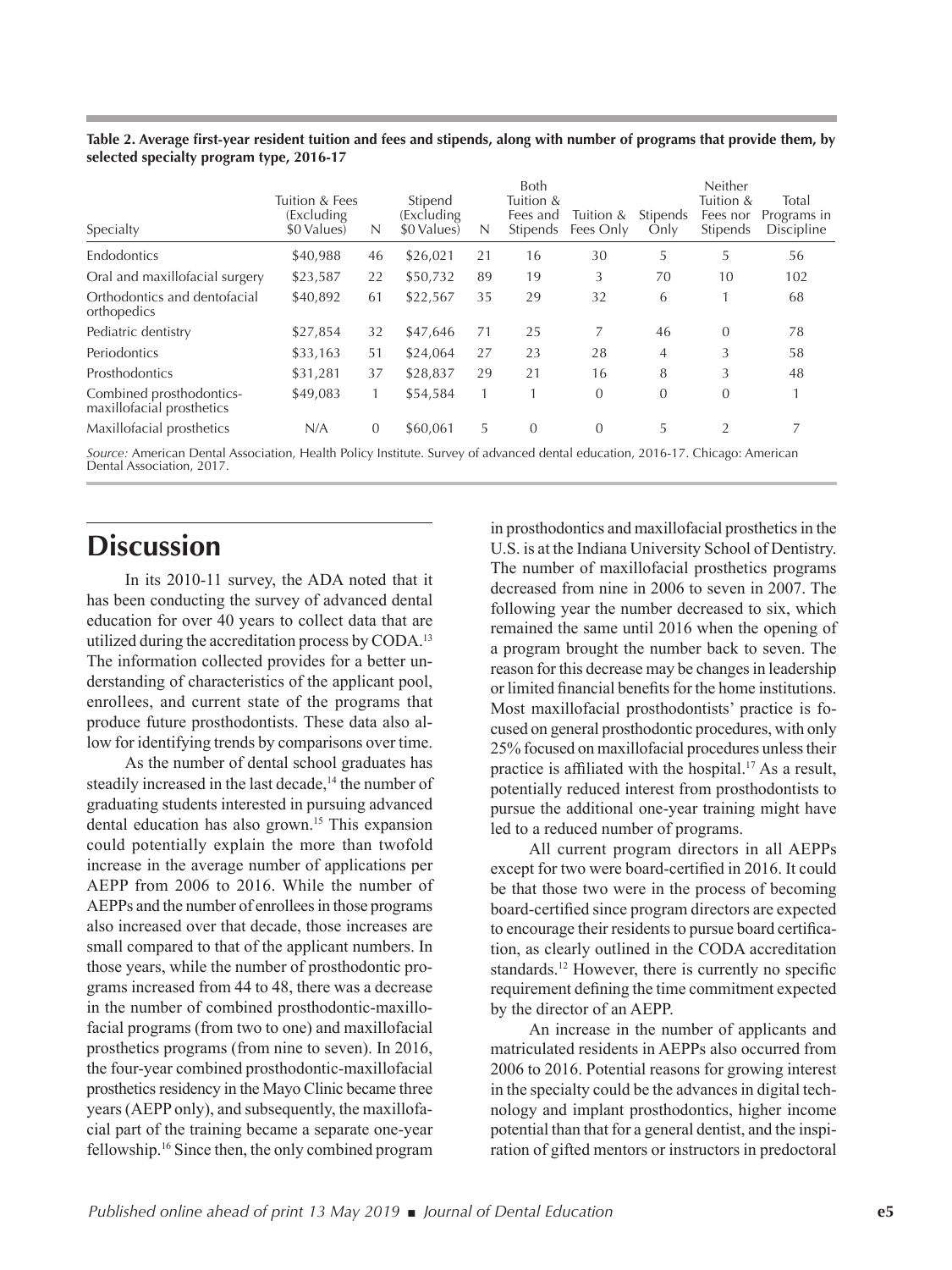education.15,18,19 Munoz et al. suggested that job security was another reason based on future projections of increased need for prosthodontists.20 The current interest in prosthodontic advanced training is starkly different from the years before 2001, which saw a consistent decline in the number of applicants pursuing postgraduate studies in prosthodontics.20-22 This reversal may be due to the ADA-imposed changes in AEPPs, including that residents be trained in both fixed and removable prosthodontics, leading to an increase in duration of programs from two to three years. Despite the general upward trend in the last decade, the interest of applicants in the specialty needs to be carefully assessed in the changing dental economy environment.10 Nash and Benting recently reported trends in the income of prosthodontists in private practice that should be considered.<sup>9</sup>

Although the number of women residents in AEPPs increased from 2006 to 2016, their percentage of enrollees is still below 40% (Figure 3). In 2016, women and men graduated from dental school in almost equal proportions.<sup>5</sup> Among those graduating seniors, 6% more women than men reported that they were pursuing advanced dental education, but that gender proportion was not seen in AEPP enrollments for that year. One study in medical education found that pregnancy and marriage had a greater impact on women residents than men.<sup>23</sup> Showcasing women's success stories in leadership, clinical care, and research in our specialty may attract more women to AEPPs. Initiatives taken in 2016 by ACP celebrating women's contributions to the specialty could help advance this goal.<sup>24,25</sup>

Racial and ethnic minority enrollment in AEPPs during the decade 2006-16 has been documented with a lapse for 2011 to 2014. During the years for which we have data, there has been a decrease in the percentage of white residents enrolled in AEPPs. Asians were the most represented race after white throughout this decade. However, starting in 2010, the information on race/ethnicity of AEPP residents includes the option "nonresident alien," a term for those who are not U.S. citizens. Nonresident aliens are in the U.S. on a student visa or temporary basis and do not have the right to remain in the U.S. indefinitely. Since the beginning of documenting this category, the number of AEPP residents who are nonresident aliens has been increasing. However, no information about their race/ ethnicity is available, so it is impossible to include them in the race/ethnicity percentages.

In general, there is still progress to be made in attracting racial minorities to AEPPs and advanced

dental education in general.<sup>26</sup> In predoctoral dental education, there have been initiatives to improve the racial diversity of dental students, including as one part of the Pipeline, Profession, and Practice: Community-Based Dental Education program.27 In 2016, the graduating dental class showed an improvement in racial minority representation although still at a lower level than their representation in the general population.5 Over a decade ago, one study noted that availability of financial aid and lower tuition costs were factors that could help certain minorities to pursue dental education.<sup>28</sup> More recently, increasing enrollments in postbaccalaureate science programs has been found to help underrepresented minority students gain acceptance to and success in dental school.29 Prosthodontic specialty organizations should invest in innovative ways to improve enrollment in AEPPs for dental graduates from diverse racial groups to ensure that the prosthodontic needs of all members of the population are served.

The cost of dental education has increased steadily from 2006 to 2016 for various reasons.<sup>26</sup> As a consequence, the amount of students' debt at graduation or the incentive of a stipend has the potential to be a determining factor for future career choices.<sup>1,3,30</sup> It is currently unknown to what extent the amount of debt that residents accrue during their advanced prosthodontic training dictates their next career steps. In one of the few studies on this topic, Nazarova et al. reported that the level of debt and reduced financial benefits of academic careers were negative factors for residents of AEPPs contemplating an academic position.31 Identifying the importance of the cost of prosthodontic advanced education on the employment choices made by newly graduated prosthodontists is crucial for the future practice of the specialty.

Increased enrollment of foreign-trained dentists in advanced dental education programs coincides with insufficient numbers of U.S. applicants as programs seek to sustain their revenue.32 Munoz et al. reported that, for 1994 to 2002, there were fewer graduates of U.S. dental schools applying to AEPPS than international graduates.<sup>20</sup> Al-Sowygh and Sukotjo reported that the number of foreign-trained dentists enrolled in prosthodontic specialty programs was almost 50%, based on an ACP survey in 2002- 03.33 Since then, there has been an increase in the interest of U.S. graduates in pursuing prosthodontic specialty training.<sup>32</sup> This increase may be attributable to the wider application of dental implants and digital technology that has regenerated interest in AEPPs. Despite this renewed interest among U.S.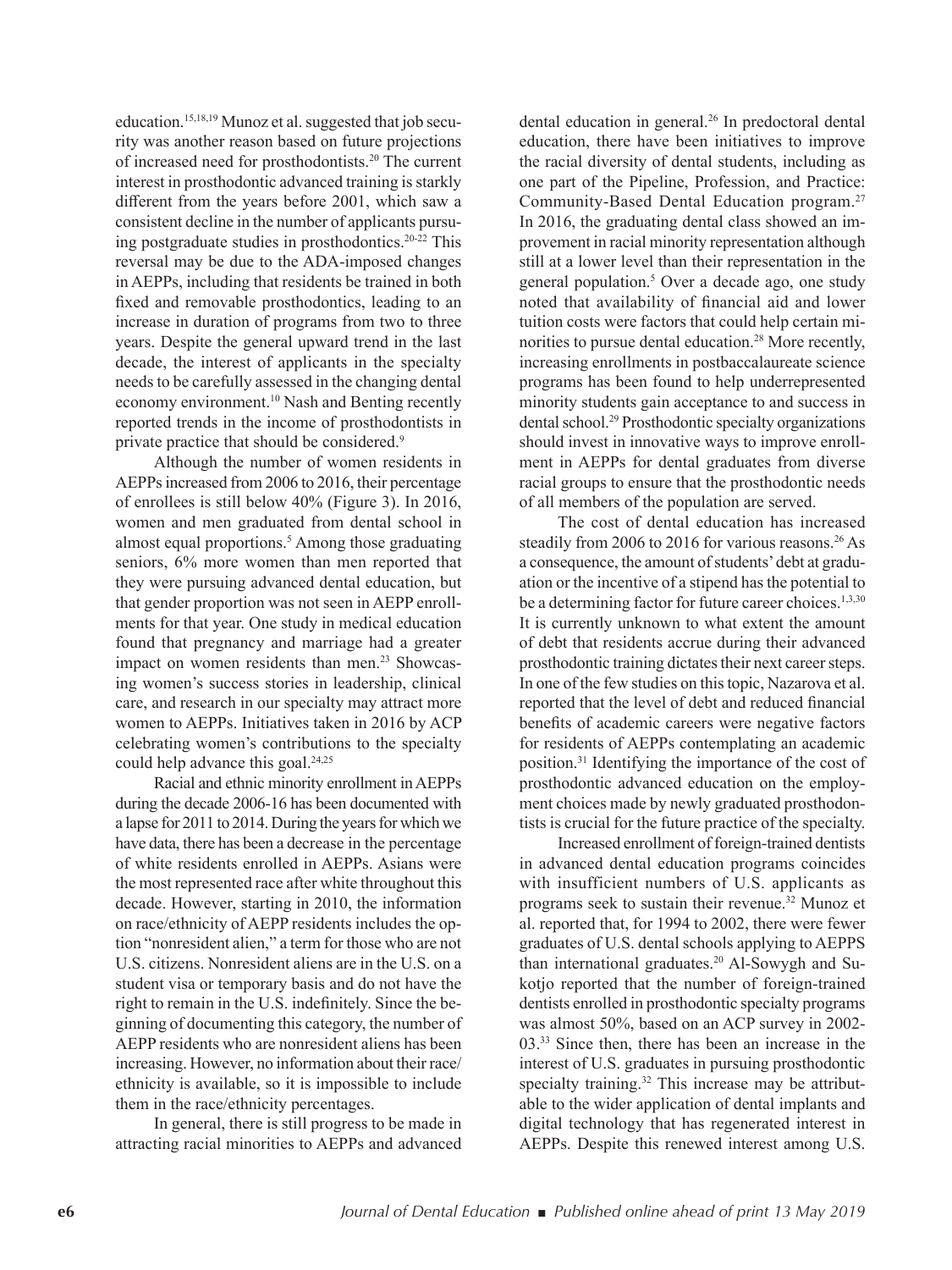dental school graduates, since the ADA has requested prosthodontic residents to report their immigration status since 2011, the number of residents self-identifying as non-resident aliens has increased steadily. This number most likely correlates with graduates of foreign dental schools who are not permanent residents in the U.S. The evolution of this trend needs to be monitored to ensure that the graduates of AEPPs who stay in the U.S. after graduation will be sufficient to serve the population.

There are some limitations of the data presented in our study. The surveys conducted by the ADA are completed by administrators of the CODA-accredited advanced dental education programs, which raises the possibility of inconsistencies or omissions among the data reported. Another limitation of this type of survey is that no specific information on individual applicants or enrollees was collected. This absence means we cannot draw conclusions about the reasons of non-selection of a specific applicant or failure to enroll in an AEPP. Finally, demographic data on residents for 2011-12 through 2014-15 were not available, leaving a gap in the trends reported.

### **Conclusion**

Our study found that, in the decade 2006 to 2016, the number of applicants per AEPP more than doubled. Despite this positive trend, a careful projection of the future need for prosthodontists in the U.S. should be conducted to ensure there is no excess in graduating prosthodontists and, even more importantly, no shortage in access to care, especially in underserved groups. New strategies need to be implemented to increase the number of underrepresented minority residents. Additionally, the factors that may deter women from pursuing a career in prosthodontics should be examined and addressed. A periodic survey of all prosthodontic residents could provide insights that would allow the specialty to plan for its future in the evolving health care environment.

#### **Acknowledgments**

The data report for this article was generated by the Division of Education and Research of the American College of Prosthodontists.

#### **REFERENCES**

1. Shin JH, Kinnunen TH, Zarchy M, et al. Factors influencing dental students' specialty choice: a survey of ten graduating classes at one institution. J Dent Educ 2015;79(3):369-77.

- 2. Dhima M, Petropoulos VC, Han RK, et al. Dental students' perceptions of dental specialties and factors influencing specialty and career choices. J Dent Educ 2012;76(5):562-73.
- 3. Wojnarwsky PKL, Wang Y, Shah K, Koka S. Factors influencing resident choice of prosthodontic residency program. J Prosthod 2017;26:339-43.
- 4. Wanchek T, Cook BJ, Anderson EL, et al. U.S. dental school applicants and enrollees, 2014 entering class. J Dent Educ 2015;79(11):1373-82.
- 5. Wanchek T, Cook BJ, Valachovic RW. Annual ADEA survey of dental school seniors: 2016 graduating class. J Dent Educ 2017;81(5):613-30.
- 6. Okwuje I, Jones G, Anderson E, Valachovic RW. U.S. dental school applicants and enrollees, 2008 entering class. J Dent Educ 2010;74(8):902-25.
- 7. Okwuje I, Anderson E, Siaya L, et al. U.S. dental school applicants and enrollees, 2006 and 2007 entering classes. J Dent Educ 2008;72(11):1350-91.
- 8. American Dental Association, Health Policy Institute. 2016-17 survey of advanced dental education. Chicago: American Dental Association, 2017.
- 9. Nash KD, Benting DG. Private practice of prosthodontists in the United States: results from the 2017 survey of prosthodontists and trends since 2001. J Prosthod 2019; 28(1):49-63.
- 10. Manski RJ, Meyerhoefer CD. Projecting the demand for dental care in 2040. J Dent Educ 2017;81(8 Suppl):eS133-45.
- 11. Commision on Dental Accreditation. CODA mission. At: www.ada.org/en/coda. Accessed 20 Dec. 2018.
- 12. Commission on Dental Accreditation. Accreditation standards for advanced specialty education programs in prosthodontics. Chicago: American Dental Association, 2017.
- 13. American Dental Association, Health Policy Institute. 2010-11 survey of advanced dental education. Chicago: American Dental Association, 2012.
- 14. ADEA snapshot of dental education, 2016-17. Washington, DC: American Dental Education Association, 2017.
- 15. Assael L. Current status of postdoctoral and graduate programs in dentistry. J Dent Educ 2017;81(8 Suppl):eS41-9.
- 16. Mayo Clinic, College of Medicine and Science. Program history. At: college.mayo.edu/academics/residenciesand-fellowships/maxillofacial-prosthetics-and-dentaloncology-fellowship-minnesota/. Accessed 20 Dec. 2018.
- 17. Sheets JL, Yuan JC, Sukotjo C, et al. Maxillofacial prosthetics training and practice profiles in the United States. J Prosthet Dent 2017;118:540-5.
- 18. Zarchy M, Kinnunen T, Chang BM, Wright RF. Increasing predoctoral dental students' motivations to specialize in prosthodontics. J Dent Educ 2011;75(10):1236-43.
- 19. Blissett R, Lee MC, Jimenez M, Sukotjo C. Differential factors that influence applicant selection of a prosthodontic residency program. J Prosthod 2009;18:283-8.
- 20. Munoz DM, Kinnunen T, Chang BM, Wright RF. Tenyear survey of program directors: trends, challenges, and mentoring in prosthodontics, part 1. J Prosthod 2011;20:587-92.
- 21. Wright RF, Dunlop RA, Kim FM, Douglass CW. A survey of program directors: trends, challenges, and mentoring in prosthodontics, part 1. J Prosthod 2008;17:69-75.
- 22. Wright RF, Dunlop RA, Kim FM, et al. A survey of deans: trends, challenges, and mentoring in prosthodontics, part 2. J Prosthod 2008;17:149-55.